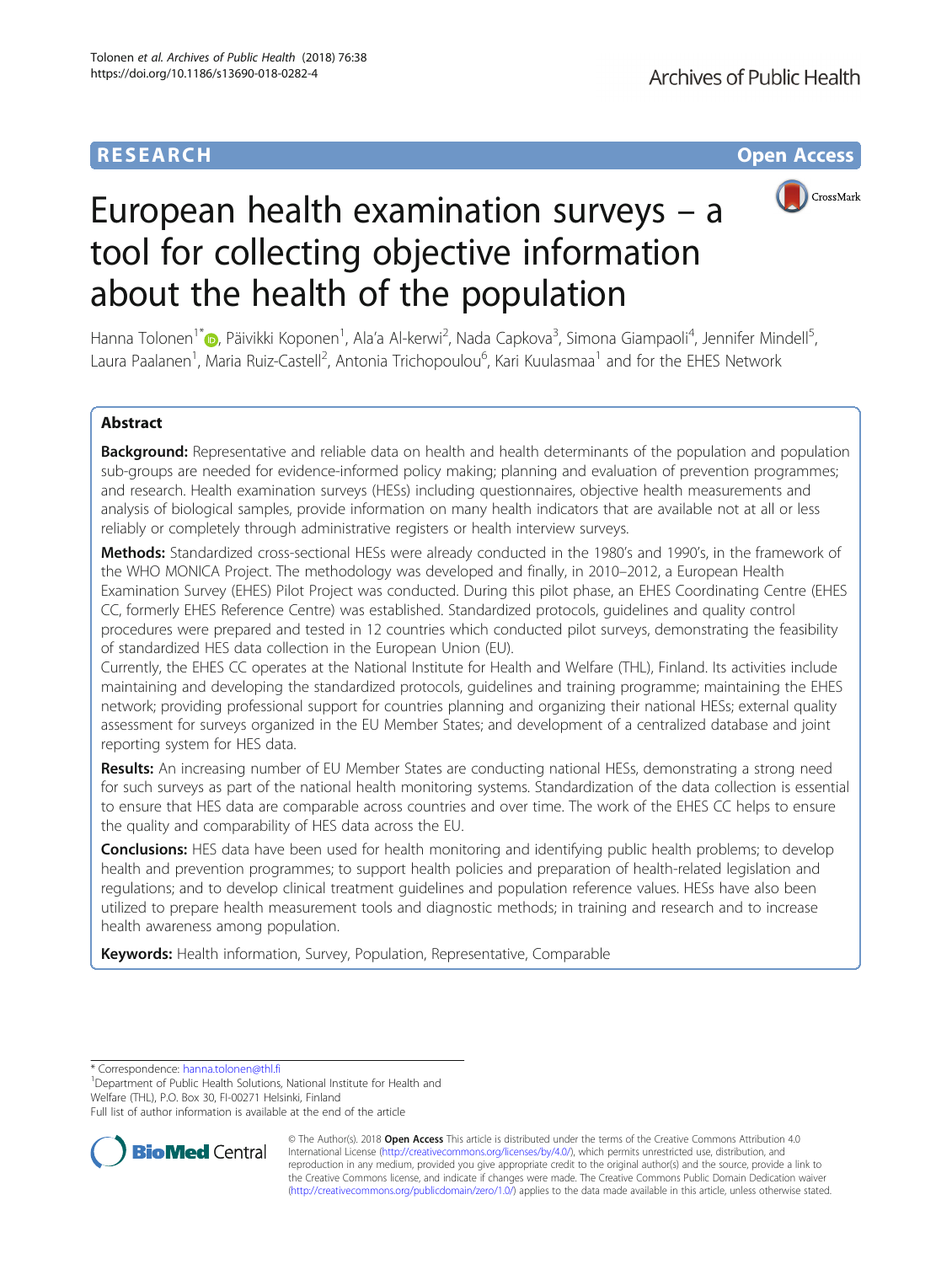#### Background

Information about health and health determinants at the population level is needed for evidence-informed policy making, planning and evaluation of prevention programmes, and research. Some population level information for the European Core Health Indicators [[1](#page-9-0), [2](#page-9-0)], such as mortality, can be obtained from administrative registers but some information has to be collected through health surveys. Health surveys can be classified into health interview surveys (HIS) and health examinations surveys (HES). In HIS, all data is based on self-report and collected through questionnaires, either self-administered or interview-based. In the EU, the European Health Interview Survey (EHIS) is based on EU Regulation [\[3\]](#page-9-0) and is coordinated by Eurostat.

HESs also always include components from a health interview survey but key data collection is done through objective health measurements and/or analysis of collected biological samples. There is no Regulation about HES in the EU, but many countries have considered HESs to be an important part of their health monitoring system. The European Health Examination Survey (EHES) is an initiative, established in 2009, to set up a system of standardized, representative HES in the European countries.

The Feasibility of a European Health Examination Survey project was conducted in 2006–2008 to assess the importance of national HESs and the importance and feasibility of their joint standardization [\[4](#page-9-0), [5](#page-9-0)]. It was followed by the EHES Pilot Project in 2009–2012, which prepared survey guidelines and conducted pilot surveys in 12 countries  $[6, 7]$  $[6, 7]$  $[6, 7]$  $[6, 7]$  $[6, 7]$ . After the *EHES Pilot* Project, the joint standardization of national HESs and some of the activities of the EHES Coordinating Centre (EHES CC) continued as a part of EUs BRidging Information and Data Generation for Evidence-based Health policy and research (BRIDGE *Health*) project in 2015–2017 [[8\]](#page-9-0). Under the framework of the BRIDGE Health project, the EHES network has been updated; the EHES website has been updated and maintained, and the EHES Manuals together with the related training material have been updated. E-mail consultations for countries planning and organizing their national HES have been provided and some external quality control measures such as site visits and laboratory quality assessment have been conducted.

This article describes the current status of national HESs in EU Member States and how they have been used to enhance public health and health research in countries. Since not all EU Member States have conducted a national HES, key European level actions needed to enhance planning and preparation of standardized national HESs in all the EU Member States are outlined.

#### **Methods**

The information presented in this paper has been collected from the EHES Network members [[9\]](#page-9-0) through questionnaires and e-mail correspondence. EHES Network is asked annually to provide updated information about ongoing and planned national HESs in their country. In April 2017, a short questionnaire about supporting actions offered by the EHES CC was sent to the EHES Network [\[10](#page-9-0)]. The aim was to find out how useful the national HES organizers considered proposed actions when they are planning and organizing their national HES. Replies were received from 17 persons (41% of recipients of the request). Information about uses of HES data was collected through e-mail correspondence in May–June 2017. Direct contact with the organizers of national HESs was made to learn how collected data have been used in their countries. Some of the information has also been obtained in the face-to-face discussions organized during the site visits by EHES CC members to ongoing national HESs.

#### Results

#### National HESs in Europe

In Europe, the first national HESs were conducted as early as the late 1950s and early 1960s. These were focused mainly on cardiovascular disease risk factors such as hypertension, blood lipids, smoking and obesity. From the 1970s to the 1990s, there was a steady increase in the number of countries conducting national HESs. Since 2000, there has been a fast increase in new countries conducting a national HES (Fig. [1\)](#page-2-0). At the same time, more measurements and questionnaire modules such as functional capacity, mental health, physical activity and dietary habits have been included in the surveys to provide better information for national health policies [[11](#page-9-0)].

In the past 11 years (2007–2017), national HESs were conducted in 14 countries (Fig. [1\)](#page-2-0), for example Fin-Health in Finland, ESTEBAN in France, EHES-LUX and ORISCAV-LUX 1&2 in Luxembourg, INSEF in Portugal, and the Health Survey for England. A detailed list of these surveys is available at the EHES web site [\(http://](http://www.ehes.info/national/national_hes_status.htm) [www.ehes.info/national/national\\_hes\\_status.htm\)](http://www.ehes.info/national/national_hes_status.htm). Most of them followed standardized EHES protocols, ensuring comparability of the core measurements (common key measurements included in every national HES).

Several countries are planning to conduct either their first national HES (e.g. Belgium) or a repeated national HES in 2018–2022 (Czech Republic, Finland, Germany, Portugal and UK/England). Some of these future HESs are planned to be conducted in connection with the European Health Interview Survey (EHIS) which is mandatory in each EU Member State. The third wave of EHIS will take place in 2019.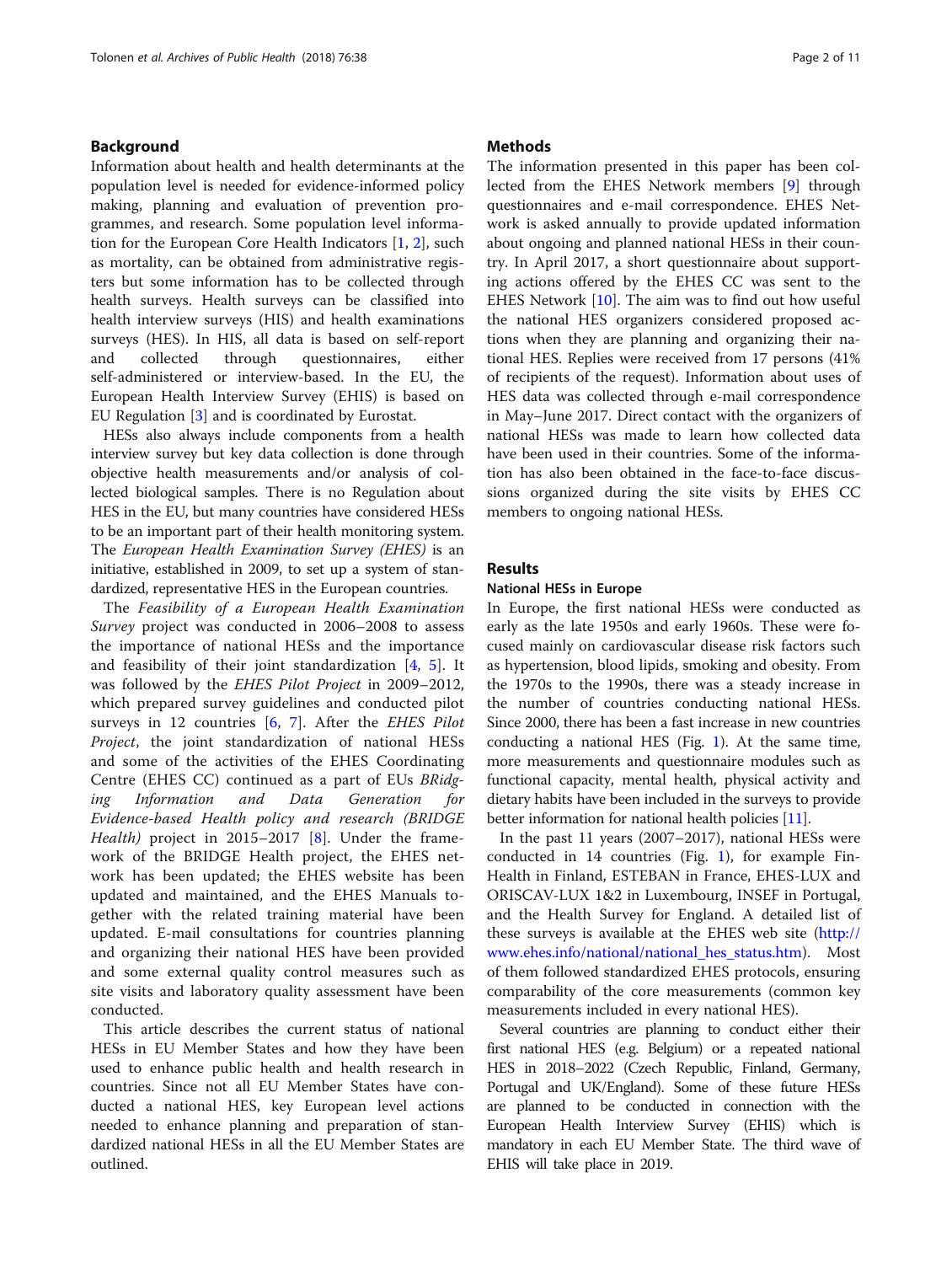<span id="page-2-0"></span>

#### Supporting activities of the EHES coordination

With funding from the EU/DG SANTÉ, the EHES Coordinating Centre (formerly called the EHES Reference Centre) was established in 2009 for the EHES Pilot Project and organized jointly by the National Institute for Health and Welfare (THL), Finland (leader); Statistics Norway, Norway; and the Instituto Superiore di Sanitá, Italy. After the EHES Pilot Project ended in 2012, the EHES Coordinating Centre activities were continued on a small scale by THL without external funding until 2015 when some funding was received through the BRIDGE Health Project (2015–2017).

The purpose of the EHES Coordinating Centre is to support countries in planning and organizing their national HES and ensuring that results obtained from these surveys are comparable with other similar surveys conducted in the EU Member States. This includes: development and maintaining of standardized measurement and data collection protocols; guidelines for sampling and for preparing the fieldwork, including training programme for survey organizers and fieldwork staff; providing professional support for countries planning and organizing their national HESs; external quality assessment for surveys organized in EU Member States; and development of a centralized database and joint reporting system for HES data.

#### Guidelines and standardized protocols

Guidelines for organizing national HESs have been developed and published as the EHES Manual, Part A. Planning and preparation of the survey [[12\]](#page-9-0). It includes guidelines for sampling; legal and ethical issues; selection of questionnaire modules; physical measurements and collected biological samples; data management; recruitment of participants; and preparing the survey budget.

Standardized protocols for core physical measurements and collection of biological samples for measuring cardiovascular disease risk factors have been available since the 1960's through Cardiovascular Survey Methods by Rose [[13](#page-9-0)]. These were further developed by the WHO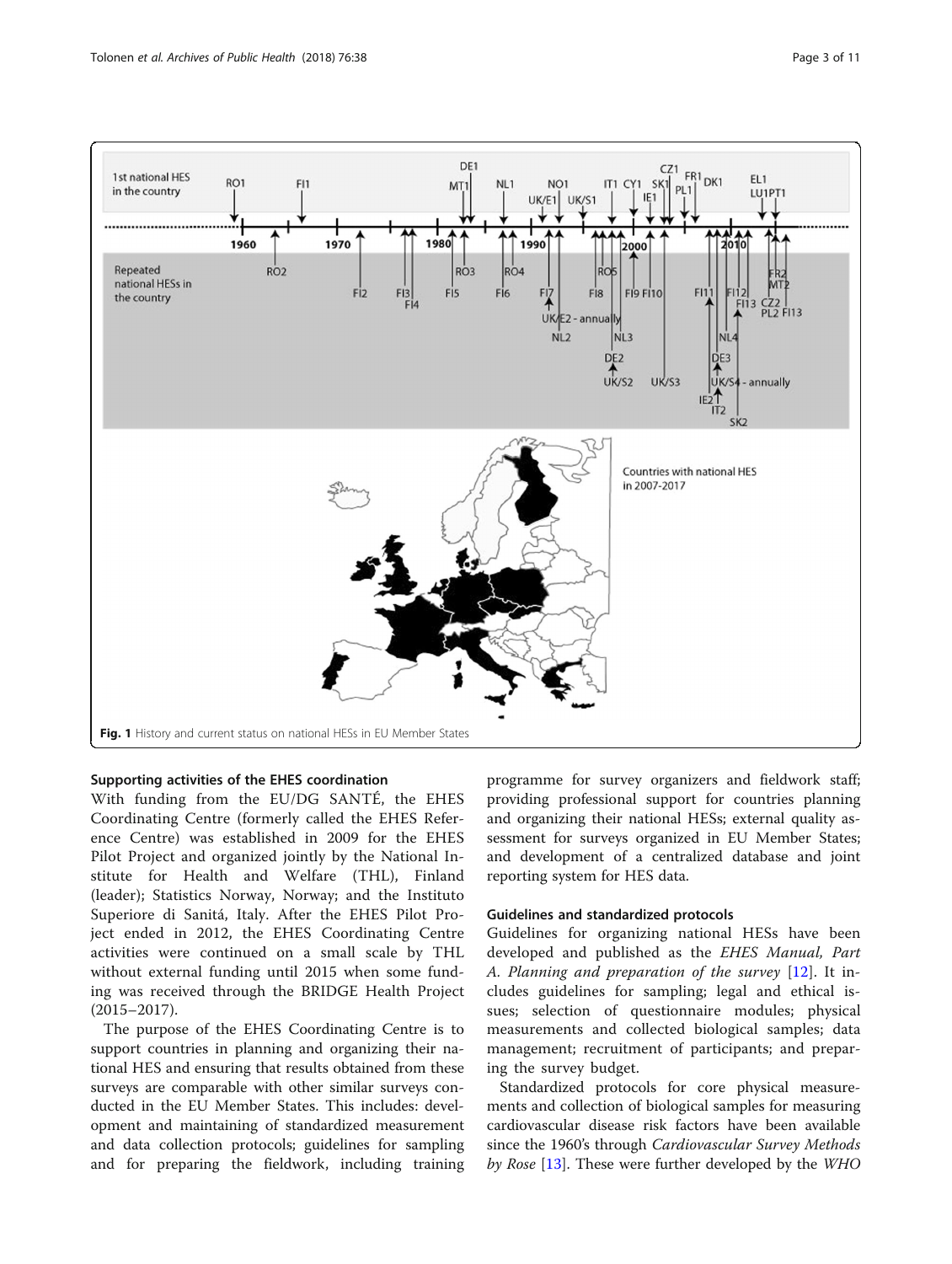MONICA Project [[14](#page-9-0)], European Health Risk Monitoring Project (EHRM) [[15\]](#page-9-0), the European Cardiovascular Sur*veillance set (EUROCISS)* [[16\]](#page-9-0) and *Feasibility of a Euro*pean Health Examination Survey (FEHES) Project [\[4](#page-9-0)]. The latest European level protocols are available in the EHES Manual, Part B. Fieldwork procedures [\[17](#page-9-0)] for selected core measurements. The manual covers anthropometric measurements, blood pressure, and blood samples for lipids and glucose. These core measurements provide information about key risk factors for major non-communicable diseases.

A much wider range of physical measurements have been included in several national HESs. [\[11](#page-9-0)] These measurements include for example lung function tests, bioimpedance, measurements for cognitive and physical functioning, and extensive dietary interview/questionnaire module. Protocols for urine samples and two core measurements for functional capacity (chair stand and hand grip strength test) have been added to the latest update of the EHES Manual and some other international standardized protocols have been added to the EHES web site. It is important to develop the EHES Manual further by adding standardized protocols for other measurements frequently included in European HESs and covering key public health problems. Meanwhile, providing information about existing international standardized protocols, and listing measurements included in different surveys will help survey organizers to collaborate with each other and enhance the standardization of new measurements in the EU.

#### Network

The EHES Network [[9\]](#page-9-0) consists of people working on national and/or regional HESs or in organizations which might be responsible for organizing a national HESs in each EU Member State in the future. Currently, all EU Member States are represented in the network; links with national HESs outside EU, such as the National Health and Nutrition Survey (NHANES) in USA, have been established. This network is used to share information and experiences about HESs and related good practices and also to establish research collaborations between national HES organizers via the website and e-mail consultations. Seminars and conferences (face- to-face contacts) enhance exchange of information and build new innovations in collaboration between national HES organizers.

#### Professional support

Due to limited resources for the EHES Coordinating Centre, support to the national HES organizers has been mainly limited to e-mail consultations. Survey organizers have sought consultation on such issues as sampling, handling of biological samples, specific measurement protocols and questionnaires. Personal consultation visits either by EHES Coordinating Centre staff or other experienced national HES organizes during the planning of a national HES can be beneficial, since these give possibilities for wider discussions and sharing of problems and potential solutions.

#### Quality assurance

Standardized protocols alone do not guarantee high quality, comparable data collection. Therefore, quality assurance procedures such as a training programme and external quality assessment during the data collection are needed. The EHES Coordinating Centre has developed, and maintains, online training material for core measurements and for several topics related to planning a survey [\[12](#page-9-0), [18](#page-9-0)]. During the EHES Pilot Project, training seminars to train the national trainers were also organized. There is a plan to establish a regular training programme to repeat such training seminars at regular intervals.

External quality assessment procedures [\[19\]](#page-9-0) include site visits during the survey fieldwork to evaluate the adherence of the standardized protocols, a laboratory quality assessment scheme to evaluate the comparability of cholesterol and glucose measurements between laboratories, and retrospective assessment and documentation of achieved data quality and data collection methods used.

It was demonstrated during the EHES Pilot Project (2009–2012) that standardization of health measurements such as blood pressure between surveys is challenging but possible [\[20\]](#page-9-0), and that site visits are an important part of the quality assurance procedure [\[21](#page-9-0)].

#### Data sharing and joint reporting

Analysis of standardized HES data, using common definition of indicators, offers possibilities for comparison between countries and benchmarking. The EHES Manual, Part C. European level collaboration [[19\]](#page-9-0) provides common definition for key indicators derived from the EHES core measurements and questionnaire module. Many of these indicators are based on the European Community Health Indicators [\[1](#page-9-0), [2](#page-9-0)].

For effective collaboration in the use of the data from the national HESs, it is important to be able to share individual level survey data easily with research groups in different countries. This facilitates evaluation and documentation of data quality, joint EU-level reporting of health indicators derived from HESs, and use of the data for research.

During the EHES Pilot Project, principles for data sharing and templates for data transfer agreements were drafted, and participating countries provided the EHES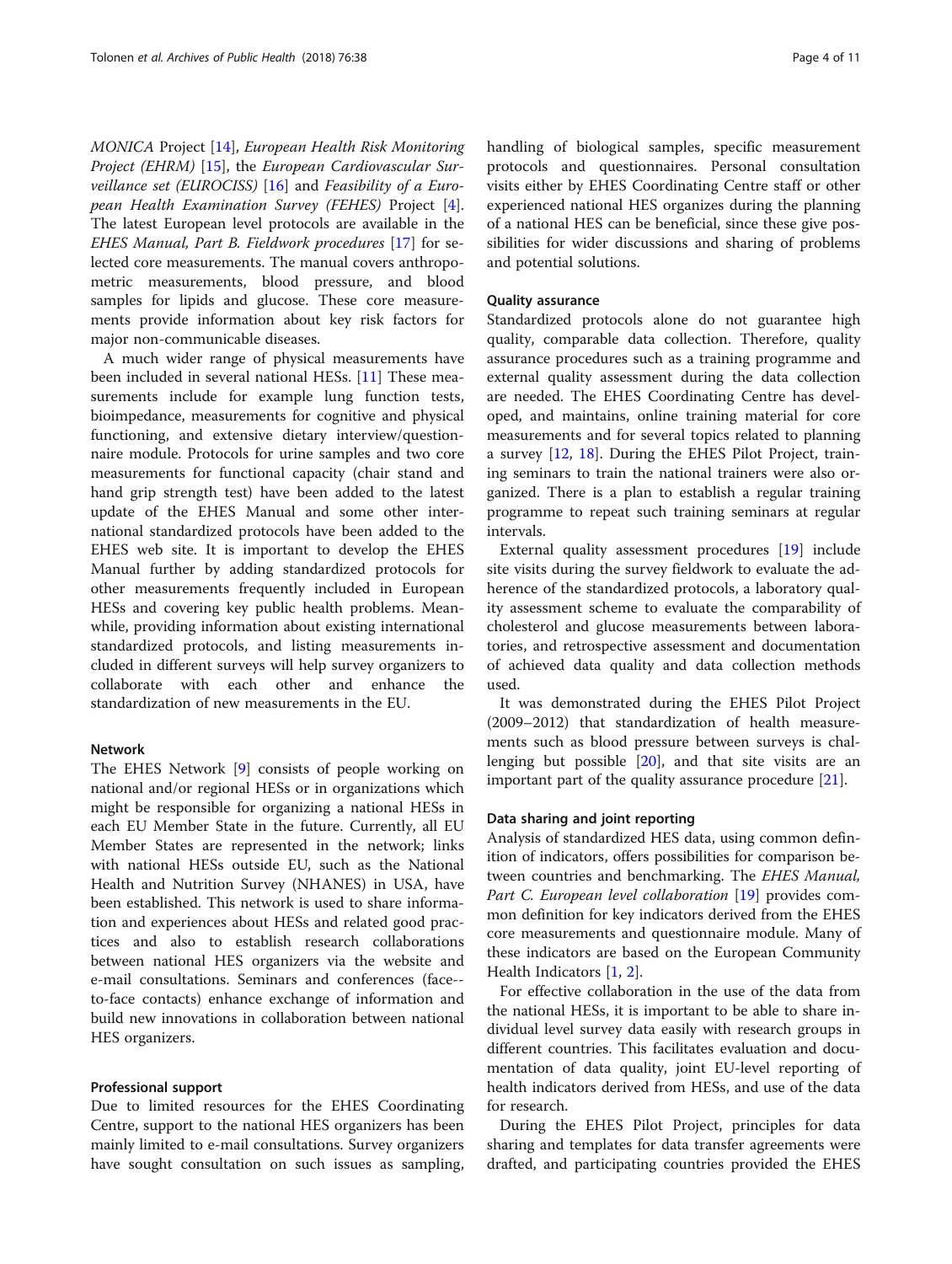Coordinating Centre with a copy of their survey data in a standardized format. An alternativeapproach that could be considered is a distributed database. In a distributed database, the national data from each country would stay in a standardized format in a national server but authorized users could analyse the data from multiple sites as if all the data were virtually located in one central place. Further collaboration is required to find the best solution which fulfils all legal and ethical requirements related to sensitive data; complies with the EU Data Protection directive [[22\]](#page-9-0) and the new EU General Data Protection Regulation in force from 25 May 2018 to ensure privacy; and is acceptable for all survey organizers and funders.

Using the data collected during the EHES Pilot Project, it was possible to show large differences in blood pressure profiles between countries [\[23](#page-9-0)] and also differences in the extent of under-estimation of obesity, hypertension and high cholesterol by self-reported data [[24\]](#page-9-0). Availability of national level data for similar analysis would enhance benchmarking between countries.

#### Needs and expectations of national HES organizers

Proposed supporting actions can be classified into six categories:

- Guidelines and standardized protocols,
- Network of national HES experts,
- Professional support for planning and preparation of a national HES,
- Quality assurance,
- Joint reporting, and
- Experiences on how to use national HES results.

Almost all indicated that the availability of standardized protocols (93%), guidelines for organizing a national HES (87%), and common definitions of indicators (87%) were very useful. Email consultations on specific questions when planning and conducting a national HES were also graded as very useful by 79% of respondents. Training seminars and materials, personal consultations, and programme codes to calculate indicators were found very useful by over 60% of respondents. (Fig. [2](#page-5-0).)

### Uses of HES data

Data from national HESs can and have been used widely for health monitoring; to identify public health problems; to develop health and prevention programmes; to support health policies and preparation of health-related legislation and regulations; to develop clinical treatment guidelines and population reference values; to prepare health-related tools and diagnostic methods; in training and research; and

to increase health awareness among the population. Some examples from a few European countries have been collected from the EHES network members (Fig. [3\)](#page-6-0).

#### Health profiles

National HES data have been used to provide health profiles of the population and population sub-groups and to monitor change in them in the EU Member States. Usually, the health profiles are published on the web, e.g. the Dutch Nederland De Maat Genomen study [\[25](#page-9-0)], EHES-survey in the Czech Republic [\[26](#page-9-0)], CUORE-Project in Italy [[27\]](#page-9-0) and ORISCAV-LUX in Luxembourg [\[28](#page-9-0)]. Specific reports or publications have also been prepared in many countries such as Finland  $[29, 30]$  $[29, 30]$  $[29, 30]$  $[29, 30]$ , Germany  $[31]$  $[31]$ , Greece  $[32]$  $[32]$ , the Czech Republic [\[33](#page-10-0)–[36](#page-10-0)], the Netherlands [\[37](#page-10-0)], Italy [[38](#page-10-0), [39\]](#page-10-0), Luxembourg [[40](#page-10-0), [41](#page-10-0)] and UK/England [\[42,](#page-10-0) [43\]](#page-10-0).

The health profiles can be used to identify key health problems in the population or in population sub-groups (e.g. by socio-economic status or ethnic background), in development and evaluation of health policy strategies and programmes and prevention programmes, to support health-related legislation and regulation decision making, in development of clinical treatment and prevention guidelines, and definition of population based reference values.

For example, in Finland and Luxembourg [\[44](#page-10-0)], HES data has helped to recognize vitamin D deficiency and in Finland iodine deficiency as well in the population. In Finland this has led to recommendations for supplement use and to fortification of dairy products with vitamin D and salt with iodine. In the Czech Republic, Greece and Luxembourg, HES data have been used to identify risk factor burdens.

Development and evaluation of health policy programmes and strategies has strongly relied on information obtained from national HESs in many countries. For example in Finland and the UK [[45](#page-10-0)], National Obesity Programmes have been based on information about current obesity status from the national HES. Evaluation of these programmes has also relied on national HES data. In Greece, national HES data has been used to identify priorities for public health interventions and in Italy, the Ministry of Health had developed the 2017–2018 National Prevention Plan using the national HES data as background and baseline information. In 2009, the community programme of the Italian Ministry of Health called "Gaining Health: make healthy choices easy" signed an agreement with bread-maker associations to reduce salt by 15% in bread in 5 years. National HES data, including a 24-h urine collection, was used to measure salt intake in the diet. Similar data will be collected in the next HES (2018–2019) to measure the changes in salt consumption in the diet of the adult population  $[46]$  $[46]$ . In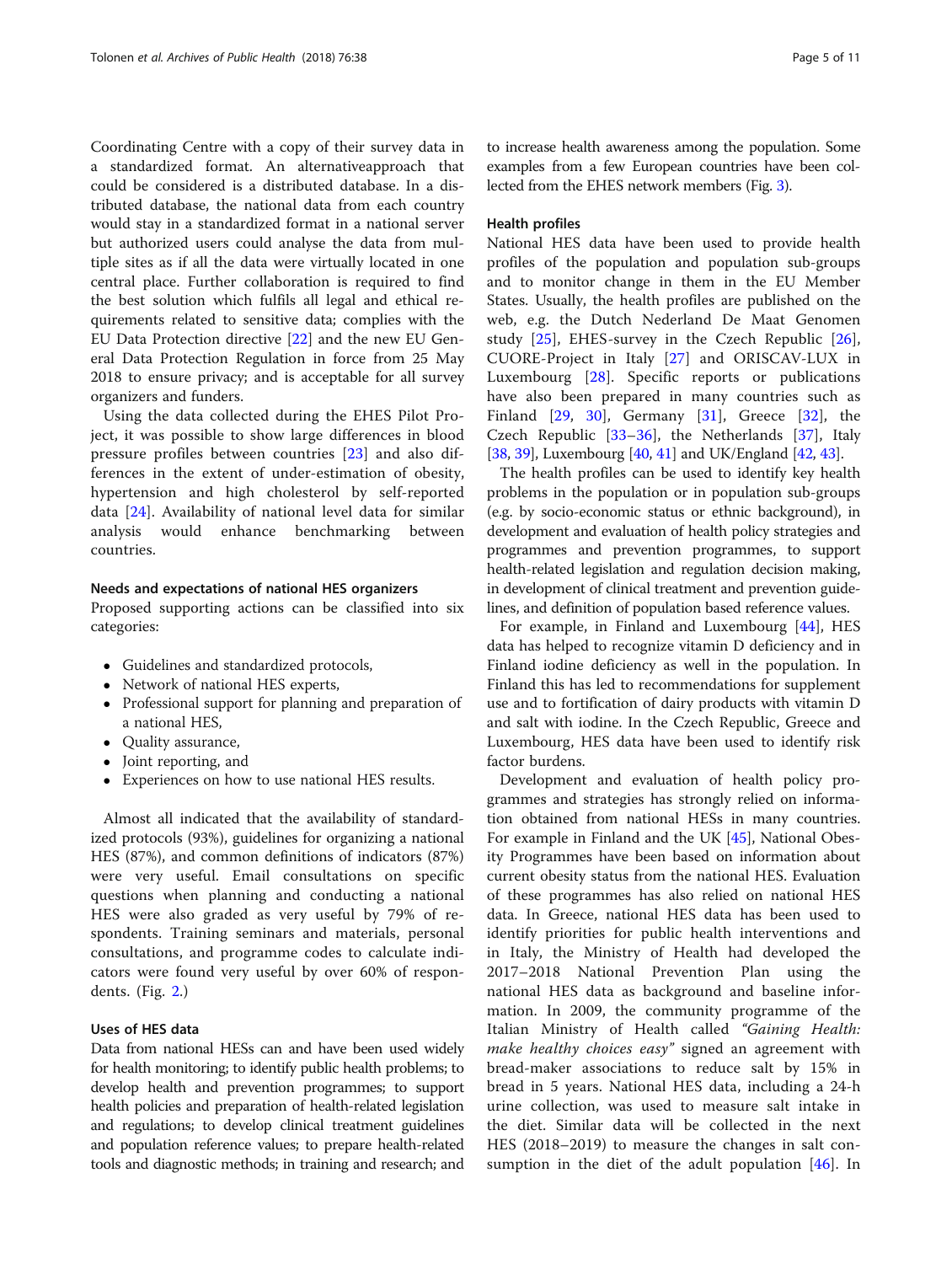<span id="page-5-0"></span>

Luxembourg, the national campaign by the Ministry of Health to fight hypertension was promoted by publication of information on prevalence and awareness of hypertension [\[47](#page-10-0)].

Decision-making on health-related policies, including setting up new legislation and regulations, requires strong evidence-based support. For example in Finland and the UK [[48\]](#page-10-0), information about exposure to second-hand cigarette smoke obtained from national HESs was used to support smoking legislation and also to monitor the effects after the legislation was in force. HES data have also been used to evaluate the potential to reach goals set in the

WHO Global Action Plan for Prevention and Monitoring on noncommunicable diseases [\[49](#page-10-0)–[52\]](#page-10-0). In Finland, HES data have been widely used as epidemiological background material when preparing national clinical guidelines for obesity, hypertension, dyslipidaemia, smoking cessation, chronic obstructive pulmonary disease (COPD), diabetes and memory disorders [[53](#page-10-0)].

HES data have also been used to identify population level reference values. In Luxembourg, the most suitable definition for the metabolic syndrome for the Europoid population living in Luxembourg was drawn from the ORISCAV-LUX study [\[54\]](#page-10-0). More examples of reference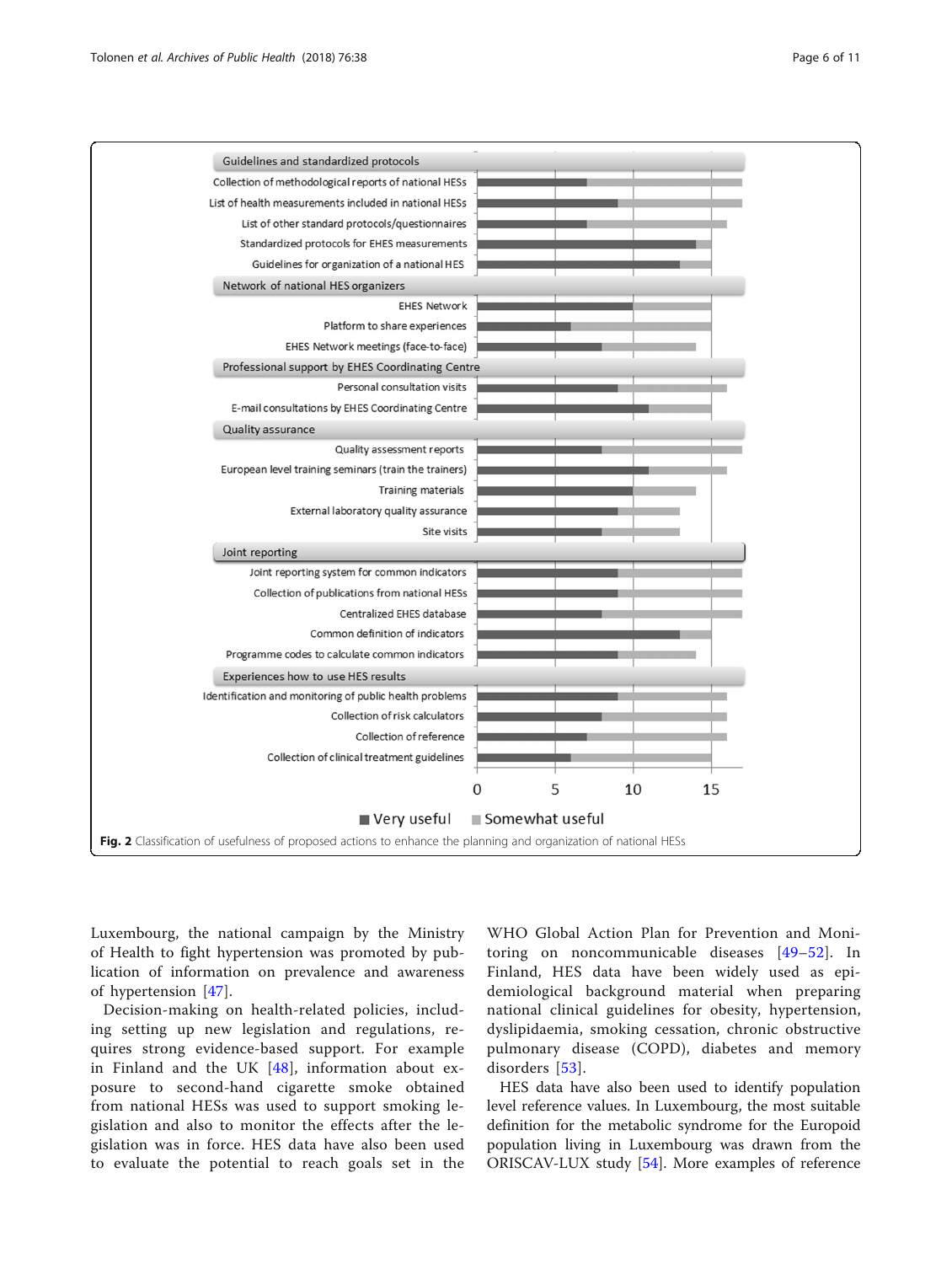<span id="page-6-0"></span>

values come from the USA, where reference values for dietary intake of dietary supplements, growth charts for children and femur bone mineral density are based on National Health and Nutrition Examination Survey (NHANES).

#### Health-related tools

In Finland, several risk scores and calculators (cardiovascular disease (CVD) risk [[55\]](#page-10-0), diabetes risk [\[56](#page-10-0)] and dementia risk [[57\]](#page-10-0)), later widely used also internationally, have also been developed based on HES data. Italy has also prepared national risk charts and scores based on national HES data [[58\]](#page-10-0). The risk scores and calculators are also available on the internet for the general public and are widely used by clinicians in everyday patient consultations. Other potential examples of HES data use for clinical practice include on development of new diagnostic tests. One example is a genetic test for lactose intolerance, which is very common in Finland.

When new measurement tools are developed to be used in HESs or other population studies, they need

to be validated. In Luxembourg, the HES was used to validate the Food Frequency Questionnaire (FFQ) among the Luxembourgish population [[59](#page-10-0)] and a national dietary recommendation index has been developed to evaluate diet quality of the adult population [[60\]](#page-10-0). In Greece, the HES was used to validate a digital tool photography atlas use as portion size measurements in dietary surveys [\[61](#page-10-0)] and to validate the dietary intake method used in the Greek national health and nutrition survey [[62\]](#page-10-0).

#### Research

HES data is a rich source for scientific research. Availability of such data has opened possibilities for new national and international research initiatives such as the MORGAM Project [\[63](#page-10-0)], CHANCES Project, NCD-Risk Factor Collaboration [\[64\]](#page-10-0), and the International Global Burden of Disease consortium [\[65](#page-10-0)]. National HESs have also served as a baseline for cohort and intervention studies such as diabetes and dementia prevention studies.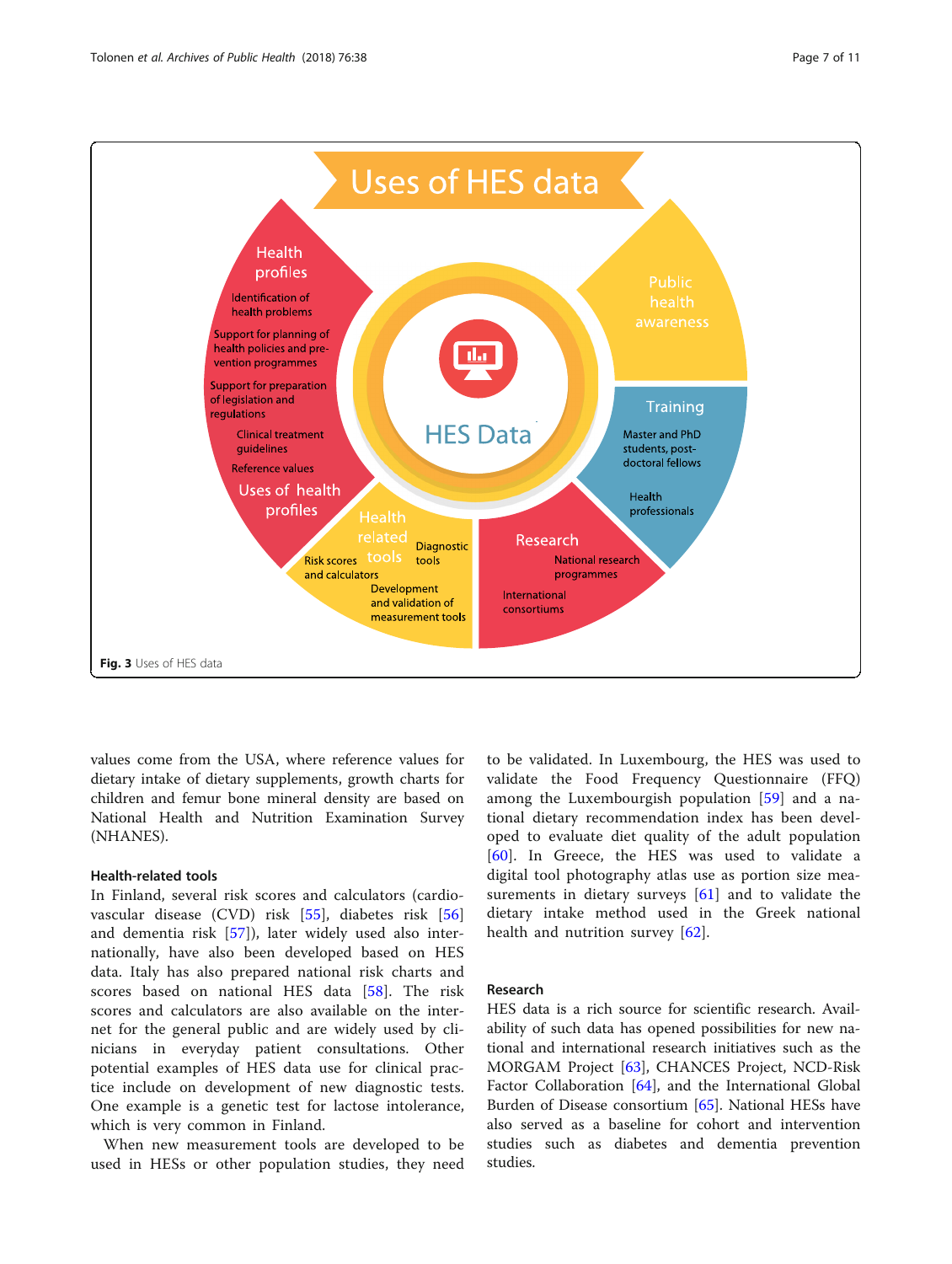Obviously, HES data together with collected and stored biological samples from participants form excellent bases of innovative epidemiological and public health research. National longitudinal studies with re-examination of the participants have also been developed in Finland [[66\]](#page-10-0), the Czech Republic [\[67](#page-10-0)], Germany [\[68](#page-10-0)], Luxembourg [[28](#page-9-0)] and the UK [[69\]](#page-10-0). If there is a possibility to link survey data to administrative registers, cost-effective follow-up of cohorts can be developed based on the cross-sectional national HES. Such cohort and longitudinal studies will provide the opportunity to study trajectories of health and disability.

#### **Training**

HESs are also widely used for training. In Italy, a group of health professionals (cardiologist, nurses, etc.) were trained during the national HES to carry out health measurements in the general population in a standardized way. This has led to awareness of NCD risk factors and potentials for prevention through several community actions of health monitoring in regions. In many countries, HES data have been widely used for Masters and PhD studies as well as among post-doctoral fellows. For example in Finland, with over 40 years tradition of carrying our HESs, over 200 Masters and PhD thesis have been produced based on HES data.

#### Public health awareness

In many countries, during Hypertension Day, World Heart Day, Obesity Day, Diabetes Day etc. HES results are presented via different activities to increase awareness of risk factors and prevention among the general population. Collaboration with professional and patient organizations has also been beneficial both for survey planning, fieldwork organization and dissemination of the results.

#### **Discussion**

A HES can provide objective health information, free from reporting and awareness bias. Even though an increasing number of countries are carrying out national HESs, and repeating surveys periodically, about half of the EU Member States have not had a national HES in the past ten years. At the same time, several European countries have identified a need for HESs as a part of their national health monitoring system. The countries and the European Commission (EC) have also indicated the importance of comparability of the HES data between countries and over time. This initiated the EHES process of joint standardization of the national HESs. The required infrastructure was mostly set up during the EHES Pilot Project. Standardized survey protocols were developed, a training programme was prepared, a quality assessment system together with data management and reporting systems were established and possibilities for advice through consultations were built.

Regardless of the widely recognised need for cross-national standardization of national HESs, past and current actions have been based on temporary solutions through project-based funding. While it is mandatory for EU Member States to organize a national health interview survey (the EHIS), EHES does not have a similar legal status. Countries which have conducted a national HES have done that based on their national health monitoring and research needs. A final decision to conduct a national HES is often dependent on funding being available. This has put countries in very unequal positions in relation to availability of objective health information. Even though methods to conduct a standardized national HESs exist, final decisions rely on national policy makers. Do they see the need for objective health information on the general population at the national level, and are they willing to invest in that?

The challenge now, when the system has been set up and countries are strongly relying on it, is to develop EHES into a sustainable system. A sustainable EHES Coordinating Centre would support countries in conducting periodic HESs and would help when setting up national HESs in countries without past experience of these. If we let the system that has been set up run down, individual countries may not pay attention to standardization and comparability, preventing European level comparisons and benchmarking in the future.

Establishing a European Research Infrastructure Consortium (ERIC) on Health Information has been discussed. This could be one option to ensure sustainability of EHES activities, if the ERIC can be set up in the next few years and a large number of EU Member States are committed to it. Both at the national and European level, it should also be noted that a national HES can be conducted in connection with: a national health interview survey such as the European Health Interview Survey [[3\]](#page-9-0); dietary surveys proposed by EFSA [\[70\]](#page-10-0); human biomonitoring surveys, such as ones proposed under the European Human Biomonitoring Initiative (HBM4EU) [[71\]](#page-10-0); or serve as bases for more specific studies such as communicable disease studies planned by the European Centre for Disease Prevention and Control (ECDC) [\[72\]](#page-10-0).

It has been also raised up occasionnally whether could the coordination of national HESs could be done by Eurostat or ECDC. HES is a survey, as is EHIS, and therefore in principle it could fit within Eurostat. Eurostat is the statistical authority with the legal mandate to collect information for European statistical purposes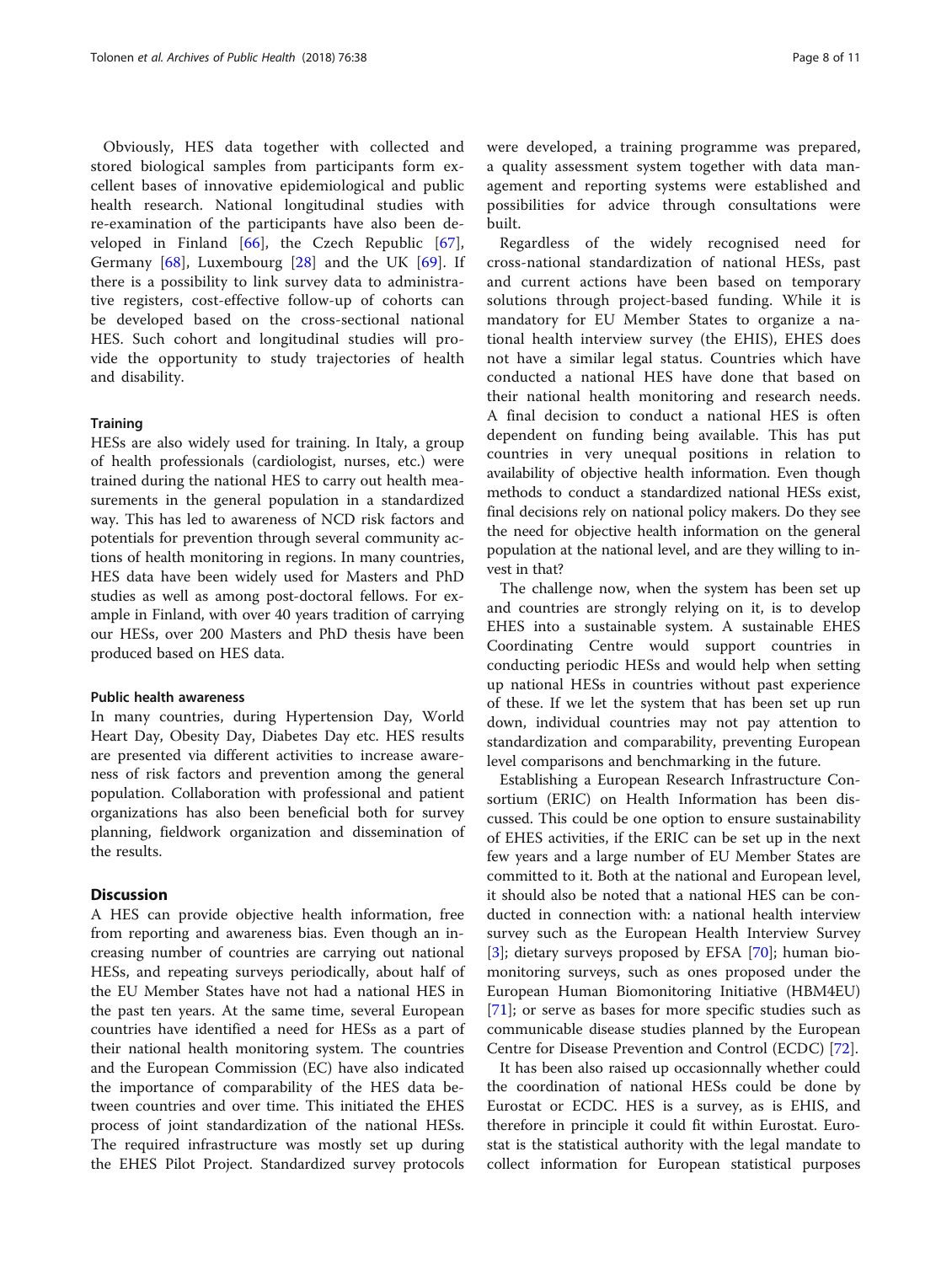<span id="page-8-0"></span>[[73\]](#page-10-0). Their data collections are based on regulations; since national HESs do not currently have a legal basis in the EU, it is not possible for them to be coordinated by Eurostat. There is similar situation is with ECDC, whose mandate is related to communicable diseases by EU regulation [\[74](#page-10-0)]. Therefore, establishing the coordination of national HESs under Eurostat or ECDC would require new regulation which is currently not foreseen.

As demonstrated above with country examples of uses of HES data, the surveys have an important role in public health policy, practice, research and professional training. Many health professionals are using in their everyday practice, tools and tests developed based on HES data. Over the years, hundreds of public health professionals have obtained their qualifications using HES data in their Master and PhD thesis or during post-doctoral fellowships.

The research potential of HES data on public health and epidemiological research are wide, especially when some of the collected biological samples (blood, urine, DNA, etc.) are stored for future use in biobanks. They can help to identify new biomarkers and risk factors for existing public health problems but also identify new, potential public health problems and their risk factors. Stored biological samples provide material to investigate and develop new diagnostic methods and treatments.

The value of HES data for research has increased substantially by the possibility of linking HES data with administrative registers in many countries. A common example is the linkage of HES data with death registers (for mortality and causes), and increasingly also with hospital discharge registers, outpatient registers and drug prescription registers. Such record linkage enables establishing cohorts where the survey data provides a baseline and mortality and morbidity follow-up is conducted through data linkage. This is a cost-effective study design which usually has very good coverage. The possibility to link HES data and biobanks with administrative registers has made HES data a part of Big Data, which has a major potential for health information and research in future.

## Conclusions

Data from national HESs is valuable for health monitoring, planning and evaluation of public health policies and prevention programmes, research, and professional training. It also helps to develop tools and practices used in health care. Therefore, an investment to a national HES will provide many fold profit for society, especially for public health.

#### Appendix: List of EHES Network members

| Austrian Public Health Association: Günter Diem<br>Austria<br>Scientific Institute for Public Health: Johan van<br>Belgium<br>der Heyden<br>National Centre of Public Health: Plamen Dimitrov<br>Bulgaria<br>Croatian National Institute of Public Health:<br>Croatia<br>Marcel Lappée<br>National Institute of Public Health: Ruzena Kubinova.<br>Czech Republic<br>Nada Capkova<br>Denmark<br>Glostrup University Hospital: Torben Jørgensen,<br>Allan Linneberg National Institute of Public Health:<br>Morten Grønbæk, Louise Eriksen, Anne Christensen<br>Estonia<br>Estonian Ministry of Social Affair and National<br>Institute for Health Development: Mare Ruuge<br>Finland<br>National Institute for Health and Welfare: Hanna<br>Tolonen (EHES CC), Ari Haukijärvi (EHES CC),<br>Päivikki Koponen (EHES CC), Kari Kuulasmaa<br>(EHES CC), Laura Paalanen (EHES CC), Tarja Palosaari<br>(EHES CC), Jouko Sundvall (EHES CC), Katja Borodulin,<br>Tiina Laatikainen, Seppo Koskinen, Satu Männistö,<br>Markku Peltonen |
|---------------------------------------------------------------------------------------------------------------------------------------------------------------------------------------------------------------------------------------------------------------------------------------------------------------------------------------------------------------------------------------------------------------------------------------------------------------------------------------------------------------------------------------------------------------------------------------------------------------------------------------------------------------------------------------------------------------------------------------------------------------------------------------------------------------------------------------------------------------------------------------------------------------------------------------------------------------------------------------------------------------------------------|
|                                                                                                                                                                                                                                                                                                                                                                                                                                                                                                                                                                                                                                                                                                                                                                                                                                                                                                                                                                                                                                 |
|                                                                                                                                                                                                                                                                                                                                                                                                                                                                                                                                                                                                                                                                                                                                                                                                                                                                                                                                                                                                                                 |
|                                                                                                                                                                                                                                                                                                                                                                                                                                                                                                                                                                                                                                                                                                                                                                                                                                                                                                                                                                                                                                 |
|                                                                                                                                                                                                                                                                                                                                                                                                                                                                                                                                                                                                                                                                                                                                                                                                                                                                                                                                                                                                                                 |
|                                                                                                                                                                                                                                                                                                                                                                                                                                                                                                                                                                                                                                                                                                                                                                                                                                                                                                                                                                                                                                 |
|                                                                                                                                                                                                                                                                                                                                                                                                                                                                                                                                                                                                                                                                                                                                                                                                                                                                                                                                                                                                                                 |
|                                                                                                                                                                                                                                                                                                                                                                                                                                                                                                                                                                                                                                                                                                                                                                                                                                                                                                                                                                                                                                 |
|                                                                                                                                                                                                                                                                                                                                                                                                                                                                                                                                                                                                                                                                                                                                                                                                                                                                                                                                                                                                                                 |
| France<br>Public Health France: Isabelle Gremy, Michel Vernay                                                                                                                                                                                                                                                                                                                                                                                                                                                                                                                                                                                                                                                                                                                                                                                                                                                                                                                                                                   |
| Robert Koch Institute: Antje Gößwald, Panagiotis<br>Germany<br>Kamtsiuris                                                                                                                                                                                                                                                                                                                                                                                                                                                                                                                                                                                                                                                                                                                                                                                                                                                                                                                                                       |
| Greece<br>Hellenic Health Foundation: Antonia Trichopoulou,<br>Androniki Naska                                                                                                                                                                                                                                                                                                                                                                                                                                                                                                                                                                                                                                                                                                                                                                                                                                                                                                                                                  |
| National Institute for Strategic Health Research:<br>Hungary<br>György Surjan, Arpad Ambrus                                                                                                                                                                                                                                                                                                                                                                                                                                                                                                                                                                                                                                                                                                                                                                                                                                                                                                                                     |
| Iceland<br>Directorate of Health: Gudrún Kr. Gudfinnsdóttir                                                                                                                                                                                                                                                                                                                                                                                                                                                                                                                                                                                                                                                                                                                                                                                                                                                                                                                                                                     |
| Ireland<br>The Royal College of Surgeons in Ireland: Hannah<br>McGree, Karen Morgan                                                                                                                                                                                                                                                                                                                                                                                                                                                                                                                                                                                                                                                                                                                                                                                                                                                                                                                                             |
| Istituto Superiore di Sanità: Simona Giampaoli,<br>Italy<br>Luigi Palmieri, Diego Vanuzzo                                                                                                                                                                                                                                                                                                                                                                                                                                                                                                                                                                                                                                                                                                                                                                                                                                                                                                                                       |
| Centre for Disease Prevention and Control: Iveta<br>Latvia<br>Pudule                                                                                                                                                                                                                                                                                                                                                                                                                                                                                                                                                                                                                                                                                                                                                                                                                                                                                                                                                            |
| Lithuania<br>Institute for Biomedical Research Kaunas University<br>of Medicine: Vilius Grabauskas, Abdonas Tamasiunas,<br>Jurate Klumbiene                                                                                                                                                                                                                                                                                                                                                                                                                                                                                                                                                                                                                                                                                                                                                                                                                                                                                     |
| Luxembourg<br>Luxembourg Institute of Health: Maria Ruiz-Castell,<br>Ala'a Al-Kerwi                                                                                                                                                                                                                                                                                                                                                                                                                                                                                                                                                                                                                                                                                                                                                                                                                                                                                                                                             |
| Malta<br>Department of Health Information and Research:<br>Neville Calleja, Dorothy Gauci University of<br>Malta: Sarah Cushieri                                                                                                                                                                                                                                                                                                                                                                                                                                                                                                                                                                                                                                                                                                                                                                                                                                                                                                |
| Makedonia<br>National Public Health Institute: Dragan Gjorgjev                                                                                                                                                                                                                                                                                                                                                                                                                                                                                                                                                                                                                                                                                                                                                                                                                                                                                                                                                                  |
| Netherlands<br>National Institute of Public Health and the Enviroment:<br>Monique Verschuren                                                                                                                                                                                                                                                                                                                                                                                                                                                                                                                                                                                                                                                                                                                                                                                                                                                                                                                                    |
| Norwegian Institute for Public Health: Grethe S. Tell<br>Norway<br>Statistics Norway: Johan Heldal, Susie Jentoft                                                                                                                                                                                                                                                                                                                                                                                                                                                                                                                                                                                                                                                                                                                                                                                                                                                                                                               |
| Poland<br>The Cardinal Stefan Wyszynski Institute of Cardiology:<br>Wojciech Drygas, Pawel Kurjata                                                                                                                                                                                                                                                                                                                                                                                                                                                                                                                                                                                                                                                                                                                                                                                                                                                                                                                              |
| Instituto National de Saúde Dr. Ricardo Jorge, IP:<br>Portugal<br>Carlos Dias, Baltazar Nunes                                                                                                                                                                                                                                                                                                                                                                                                                                                                                                                                                                                                                                                                                                                                                                                                                                                                                                                                   |
| Romania<br>National Public Health Institute: Cristian Calomfirescu                                                                                                                                                                                                                                                                                                                                                                                                                                                                                                                                                                                                                                                                                                                                                                                                                                                                                                                                                              |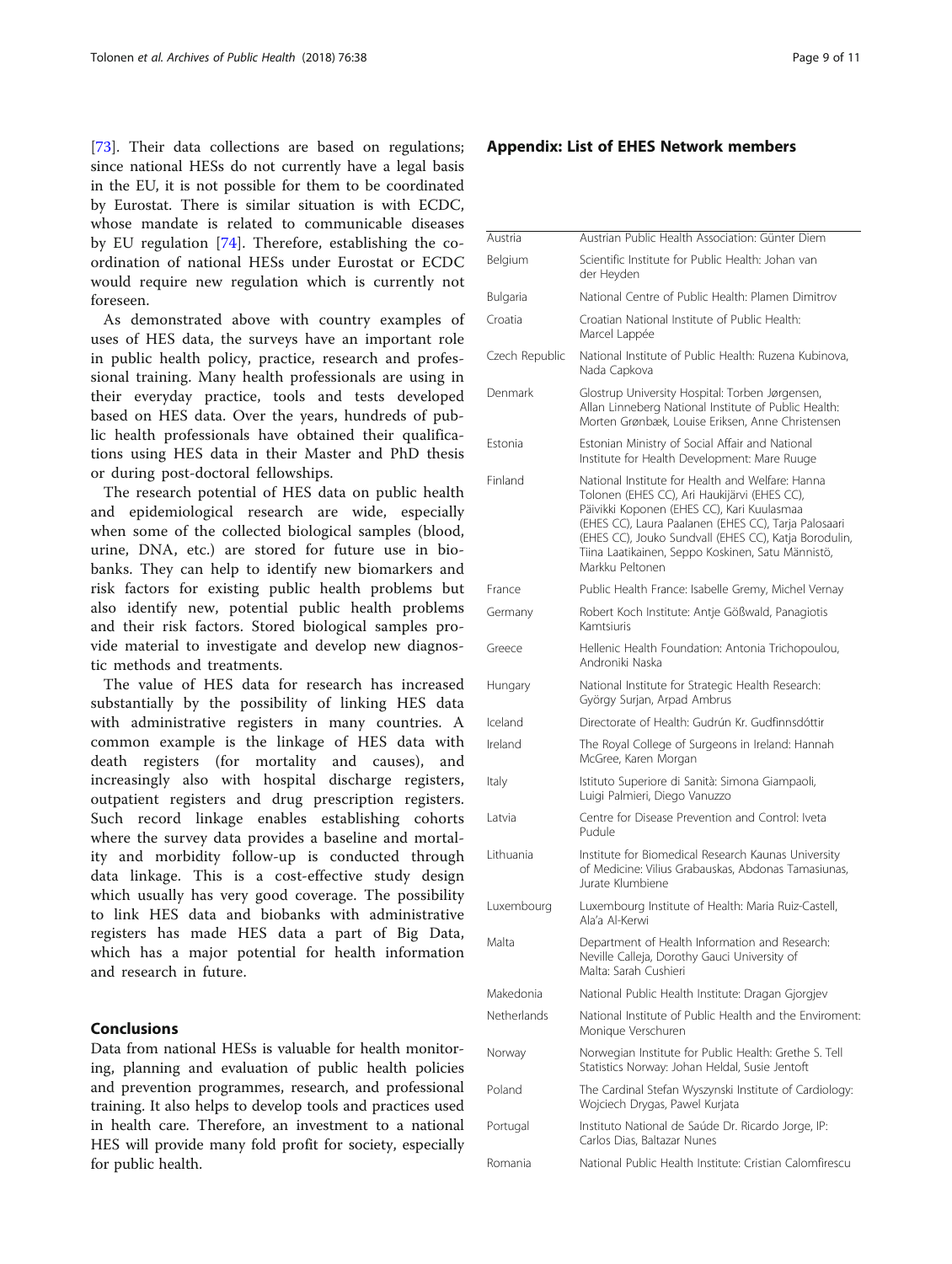#### (Continued)

<span id="page-9-0"></span>

| Slovakia          | Regional Authority of Public Health: Mária Avdicova                                                                    |
|-------------------|------------------------------------------------------------------------------------------------------------------------|
| Slovenia          | Institute of Public Health of the Republic of Slovenia:<br>Alenka Borovnicar, Metka Zaletel, Jozica<br><b>Zakotnik</b> |
| Spain             | Ministry of Health: Monica Saurez Cardona                                                                              |
| Sweden            | Public Health Agency of Sweden: Anders Tegnell                                                                         |
| Turkey            | Ministry of Health: Banu Ayar                                                                                          |
| United<br>Kingdom | University College London: Jennifer Mindell                                                                            |

#### Acknowledgements

List of EHES Network members [\(Appendix](#page-8-0)).

#### Funding

The work conducted under EHES framework has received funding from the EC/DG SANTÉ in 2009–2012 through SANCO/2008/C2/02-SI2.538318 EHES and Grant Agreement number 2009–23-01 and in 2015–2017 through Grand Agreement number 664691/BRIDGE Health.

#### Authors' contributions

HT prepared the outline of the manuscript and was a major contributor in writing the manuscript. Others have provided information about national examples and comments on text. All authors read and approved the final manuscript.

#### Ethics approval and consent to participate

Not applicable.

#### Consent for publication

Not applicable.

#### Competing interests

Authors do not have any competing interests.

#### Publisher's Note

Springer Nature remains neutral with regard to jurisdictional claims in published maps and institutional affiliations.

#### Author details

<sup>1</sup>Department of Public Health Solutions, National Institute for Health and Welfare (THL), P.O. Box 30, FI-00271 Helsinki, Finland. <sup>2</sup>Department of Population Health, Luxembourg Institute of Health, Strassen, Luxembourg. <sup>3</sup> Environmental and Population Health Monitoring Centre, National Institute of Public Health, Prague, Czech Republic. <sup>4</sup>Department of Cardiovascular, dysmetabolic and ageing-associated diseases, Istituto Superiore di Sanità (ISS), Rome, Italy. <sup>5</sup>UCL, London, UK. <sup>6</sup>Hellenic Health Foundation, Athens, Greece.

# Received: 21 September 2017 Accepted: 11 June 2018

#### References

- 1. ECHI European Core Health Indicators. 2017 [cited 2017 10 May]; Available from: [http://ec.europa.eu/health/indicators/indicators\\_en.](http://ec.europa.eu/health/indicators/indicators_en)
- Verschuuren M, et al. Public health indicators for the EU: the joint action for ECHIM (European Community health indicators & monitoring). Arch Public Health. 2013;71(1):12.
- 3. Regulation (EC) No 1338/2008 of the European Parliament and of the Council of 16 December 2008 on Community statistics on public health and health and safety at work. Official Journal of the European Union. 31.12. 2008. L354/70. Available at: [https://eur-lex.europa.eu/legal-content/EN/TXT/](https://eur-lex.europa.eu/legal-content/EN/TXT/?uri=CELEX:32008R1338) [?uri=CELEX:32008R1338.](https://eur-lex.europa.eu/legal-content/EN/TXT/?uri=CELEX:32008R1338)
- 4. Tolonen, H., et al., Recommendations for the Health Examination Surveys in Europe. Vol. B21/2008. 2008. Available at: [http://urn.fi/URN:ISBN:978-951-740-](http://urn.fi/URN:ISBN:978-951-740-838-7) [838-7](http://urn.fi/URN:ISBN:978-951-740-838-7), Helsinki: National Public Health Institute.
- 5. Tolonen, H., et al., Review of Health Examination Surveys in Europe. Vol. B18/2008. 2008. Available at: [http://urn.fi/URN:ISBN:978-951-740-843-1,](http://urn.fi/URN:ISBN:978-951-740-843-1) Helsinki: National Public Health Institute.
- 6. Kuulasmaa K, et al. An overview of the European health examination survey pilot joint action. Arch Public Health. 2012;70(1):20.
- 7. Tolonen H, et al. European health examination survey–towards a sustainable monitoring system. Eur J Pub Health. 2014;24(2):338–44.
- 8. BRIDGE Health Project. BRIDGE Health. BRidging Information and Data Generation for Evidence-based Health Policy and Research. 2017 [cited 2017 18 September]; Available from: [http://www.bridge-health.eu.](http://www.bridge-health.eu)
- 9. EHES Network 2017 [cited 2017 17 November]; Available from: [http://www.](http://www.ehes.info/contact/contact_countries.htm) [ehes.info/contact/contact\\_countries.htm](http://www.ehes.info/contact/contact_countries.htm).
- 10. Tolonen, H., P. Koponen, and K. Kuulasmaa, Blueprint for actions to enhance the organization of national HESs in the EU member states. 2017: Available at: <http://www.ehes.info/publications>.
- 11. Tolonen, H., et al., Inequalities in availability of health information from national health examination surveys in EU Member States. 2017: Available at: <http://www.ehes.info/publications>.
- 12. Tolonen, H., ed. EHES Manual: Part A. Planning and preparing of the survey. 2nd edition. 2016. Available at: <http://urn.fi/URN:ISBN:978-952-302-700-8>, National Institute for Health and Welfare. Directions 2016\_013: Helsinki.
- 13. Rose GA, Blackburn H. Cardiovascular survey methods. Monograph Series World Health Organization. 1968;56:1–188.
- 14. Tunstall-Pedoe, H. and For the WHO MONICA project, eds. MONICA Monograph and multimedia sourcebook. World's largest study on heart disease, stroke, risk factors, and Popul Trends 1979–2002. 2003, World Health Organization: Geneva.
- 15. Tolonen H, et al. Recommendation for indicators, international collaboration, protocol and manual of operations for chronic disease risk factor surveys. Helsinki: Finnish National Public Health Institute; 2002. Available at: <http://www.thl.fi/publications/ehrm/product2/title.htm>
- 16. Primatesta P, et al. Cardiovascular surveys: manual of operations. Eur J Cardiovasc Prev Rehabil. 2007;14(Suppl 3):S43–61.
- 17. Tolonen, H., ed. EHES Manual: Part B. Fieldwork procedures. 2nd edition. 2016. Available at: [http://urn.fi/URN:ISBN:978-952-302-701-5,](http://urn.fi/URN:ISBN:978-952-302-701-5) National Institute for Health and Welfare. Directions 2016\_014: Helsinki.
- 18. EHES. EHES Training materials. 2012 [cited; Available from: [http://www.ehes.](http://www.ehes.info/training_materials/index.htm) [info/training\\_materials/index.htm.](http://www.ehes.info/training_materials/index.htm)
- 19. Tolonen, H., ed. EHES Manual: Part C. European level collaboration. 2nd edition. 2016. Available at <http://urn.fi/URN:ISBN:978-952-302-702-2>, National Institute for Health and Welfare. Directions 2016\_015: Helsinki.
- 20. Tolonen H, et al. Challenges in standardization of blood pressure measurement at the population level. BMC Med Res Methodol. 2015;15:33.
- 21. Tolonen H, et al. Standardization of physical measurements in European health examination surveys-experiences from the site visits. Eur J Pub Health. 2017;
- 22. Regulation (EU) 2016/679 of the European Parliament and of the Council on 27 April 2016 on the protection of natural persons with regard to the processing of personal data and on the free movement of such data, and repealing Directive 95/46/EC (General Data Protection Regulation). 2016.
- 23. Tolonen H, et al. Blood pressure profiles, and awareness and treatment of hypertension in Europe - results from the EHES pilot project. Public Health. 2016;135:135–9.
- 24. Tolonen H, et al. Under-estimation of obesity, hypertension and high cholesterol by self-reported data: comparison of self-reported information and objective measures from health examination surveys. Eur J Pub Health. 2014;24(6):941–8.
- 25. RIVM. Resultaten in detail. 2012 [cited; Available from: [https://www.rivm.nl/](https://www.rivm.nl/Onderwerpen/N/Nederland_de_Maat_Genomen/Resultaten_in_detail) [Onderwerpen/N/Nederland\\_de\\_Maat\\_Genomen/Resultaten\\_in\\_detail](https://www.rivm.nl/Onderwerpen/N/Nederland_de_Maat_Genomen/Resultaten_in_detail).
- 26. Státní Zdravotní Ústav. Zdravotní stav ceské populace výsledky studie EHES 2017. 2017 [cited 2017 15 August]; Available from: [http://www.szu.cz/](http://www.szu.cz/ehes2017?lang=1) [ehes2017?lang=1](http://www.szu.cz/ehes2017?lang=1).
- 27. Istituto Superiore di Sanità. Il Progetto Cuore. 2017 [cited 2017 15 August]; Available from: <http://www.cuore.iss.it>.
- 28. Luxembourg Institute of Health. ORISCAV-LUX. Observation des Risques et de la Santé Cardiovasculaire au Luxembourg. 2017 [cited 2017 15 August]; Available from: <http://www.oriscav.lih.lu>.
- 29. Borodulin K, et al. Kansallinen FINRISKI 2012 -terveystutkimus Osa 2: Tutkimuksen taulukkoliite: National Institute for Health and Welfare, Report 2013\_022\_Osa\_II; 2013. Available at: [http://urn.fi/URN:ISBN:978-](http://urn.fi/URN:ISBN:978-952-302-054-2) [952-302-054-2](http://urn.fi/URN:ISBN:978-952-302-054-2)